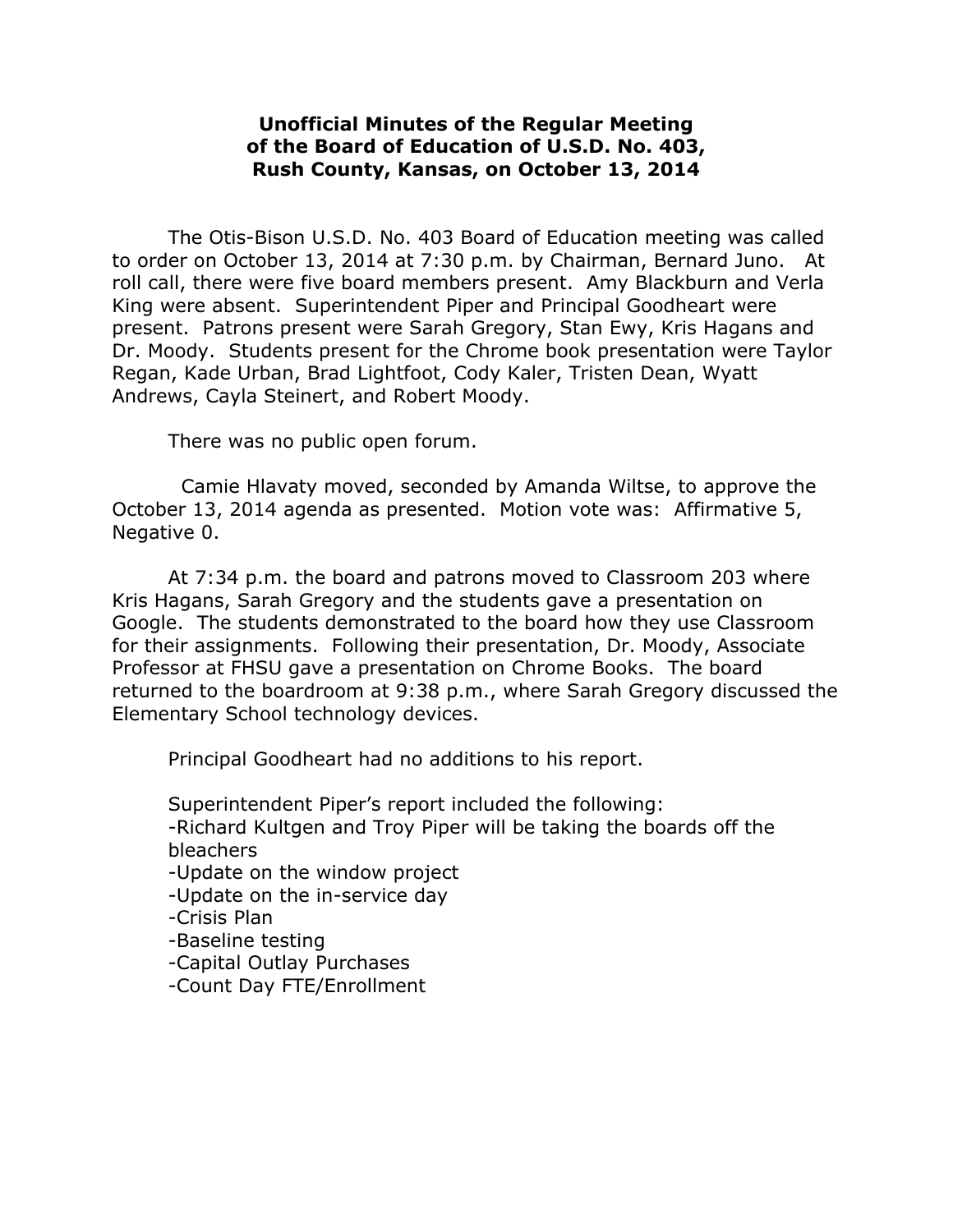Motion made by Amanda Wiltse, seconded by Gary Yost, to approve the September 8, 2014 regular board meeting minutes and September 17, 2014 special board meeting minutes, treasurer's report, accounts payable, activity funds and petty cash fund. Motion vote was: Affirmative 5, Negative 0.

Motion made by Amanda Wiltse, seconded by Camie Hlavaty, to approve the amendment to U.S.D. 403 Collection Policy. Motion vote was: Affirmative 5, Negative 0. (U.S.D. 403 Collection Policy attached and hereto made a part of these minutes.)

Bernard Juno moved, seconded by Gary Yost, to make no changes to the Property Insurance for the 2014-15 school year. Motion vote was: Affirmative 5, Negative 0.

Gary Yost moved, seconded by Amanda Wiltse, to adopt the Section 125 Flexible Benefit Plan as presented. Motion vote was: Affirmative 5, Negative 0.

Motion made by Camie Hlavaty to approve the Out-of-District application for Clade and Cora Anderson. Motion seconded by Ted Bannister. Motion vote was: Affirmative 5, Negative 0.

Camie Hlavaty moved, seconded by Ted Bannister, to approve the Out-of-District School Attendance and Transportation form for Chance Boor. Motion vote was: Affirmative 5, Negative 0.

Motion made by Camie Hlavaty to approve board policies KGDA, EBB, IB and KG as amended. Motion seconded by Gary Yost. Motion vote was: Affirmative 5, Negative 0.

Ted Bannister moved, seconded by Gary Yost, to approve the repairs to bus #5. Motion vote was: Affirmative 5, Negative 0.

Stan Ewy discussed the numbers for Jr. High football for 2015-16 and future years. He recommended to the board that they continue to play on their own. There was no action taken.

Gary Yost moved, seconded by Amanda Wiltse, to approve the Kansasland Tire, Inc. invoice in the amount of \$4,392.56. Motion vote was: Affirmative 5, Negative 0.